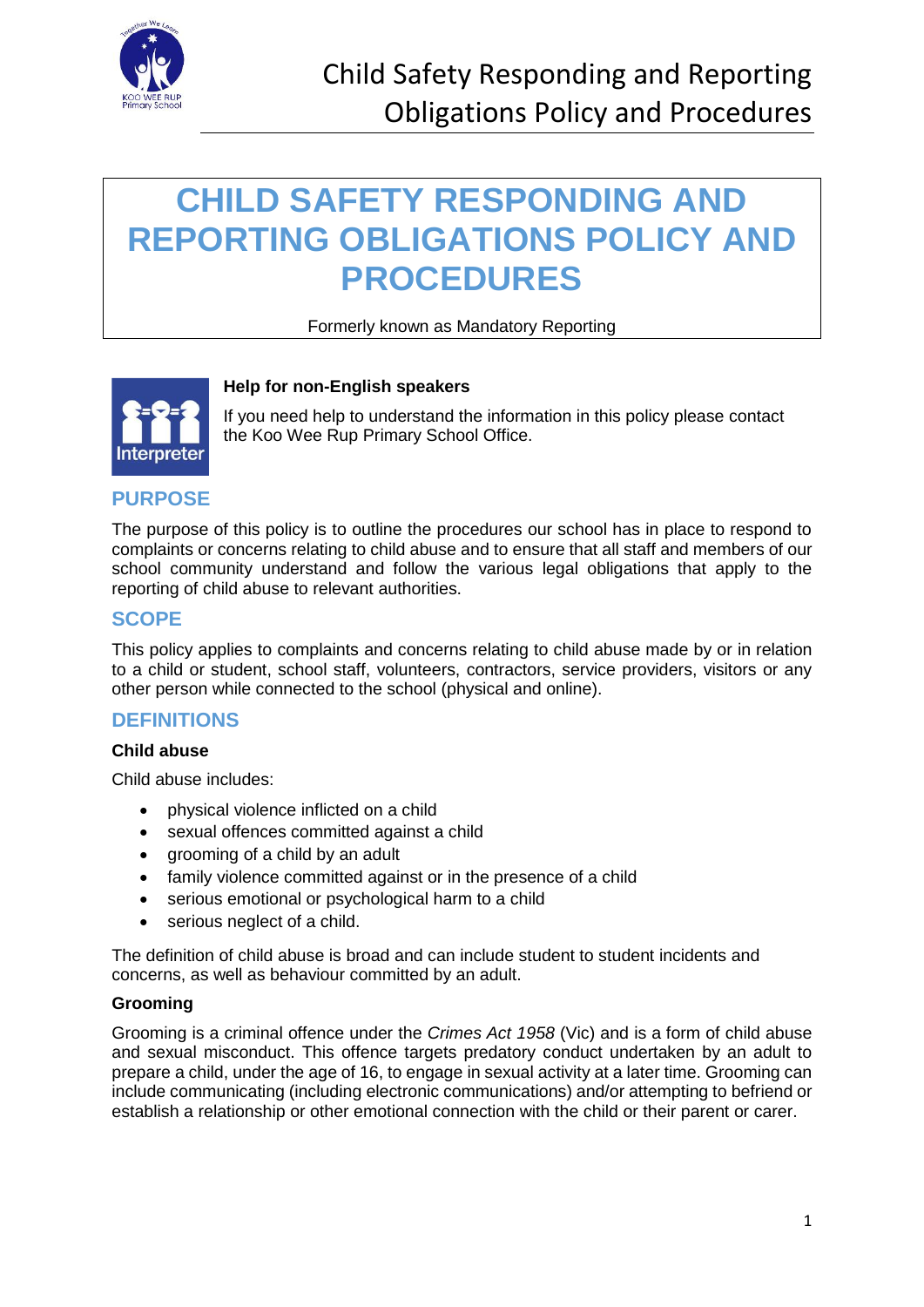

### **School staff member**

For the purpose of this policy a school staff member includes a contractor engaged by the school or school council to perform child-related work.

### **POLICY**

Koo Wee Rup Primary School understands the important role our school plays in protecting children from abuse. We have a range of policies and measures in place to prevent child abuse from occurring at our school or during school activities.

### **Information for students**

- All students should feel safe to speak to any staff member to raise any concerns about their safety or any other concerns that they have.
- If a student does not know who to approach at Koo Wee Rup Primary School they should start with their classroom teacher.

### **Identifying child abuse**

To ensure we can respond in the best interests of students and children when complaints or concerns relating to child abuse are raised, all staff and relevant volunteers must:

- understand how to identify signs of child abuse and behavioural indicators of perpetrators - for detailed information on identifying child abuse and behavioural indicators of perpetrators refer to [Identify child abuse.](https://www.education.vic.gov.au/school/teachers/health/childprotection/Pages/identify.aspx)
- understand their various legal obligations in relation to reporting child abuse to relevant authorities - for detailed information on the various legal obligations refer to Appendix A
- follow the below procedures for responding to complaints or concerns relating to child abuse, which ensure our school acts in the best interests of students and children and complies with both our legal and Department policy obligations.

At Koo Wee Rup Primary School we recognise the diversity of the children, young people, and families at our school and take account of their individual needs and backgrounds when considering and responding to child safety incidents or concerns.

### **Procedures for responding to an incident, disclosure, allegation or suspicion of child abuse**

In responding to a child safety incident, disclosure, allegation or suspicion, Koo Wee Rup Primary School will follow:

- the [Four Critical Actions for Schools](https://www.education.vic.gov.au/Documents/about/programs/health/protect/FourCriticalActions_ChildAbuse.pdf) for complaints and concerns relating to all forms of child abuse
- the [Four Critical Actions: Student Sexual Offending](https://www.education.vic.gov.au/school/teachers/health/childprotection/Pages/stusexual.aspx) for complaints and concerns relating to student sexual offending
- our Student Wellbeing and Engagement Policy and Bullying Prevention Policy for complaints and concerns relating to student physical violence or other harmful student behaviours.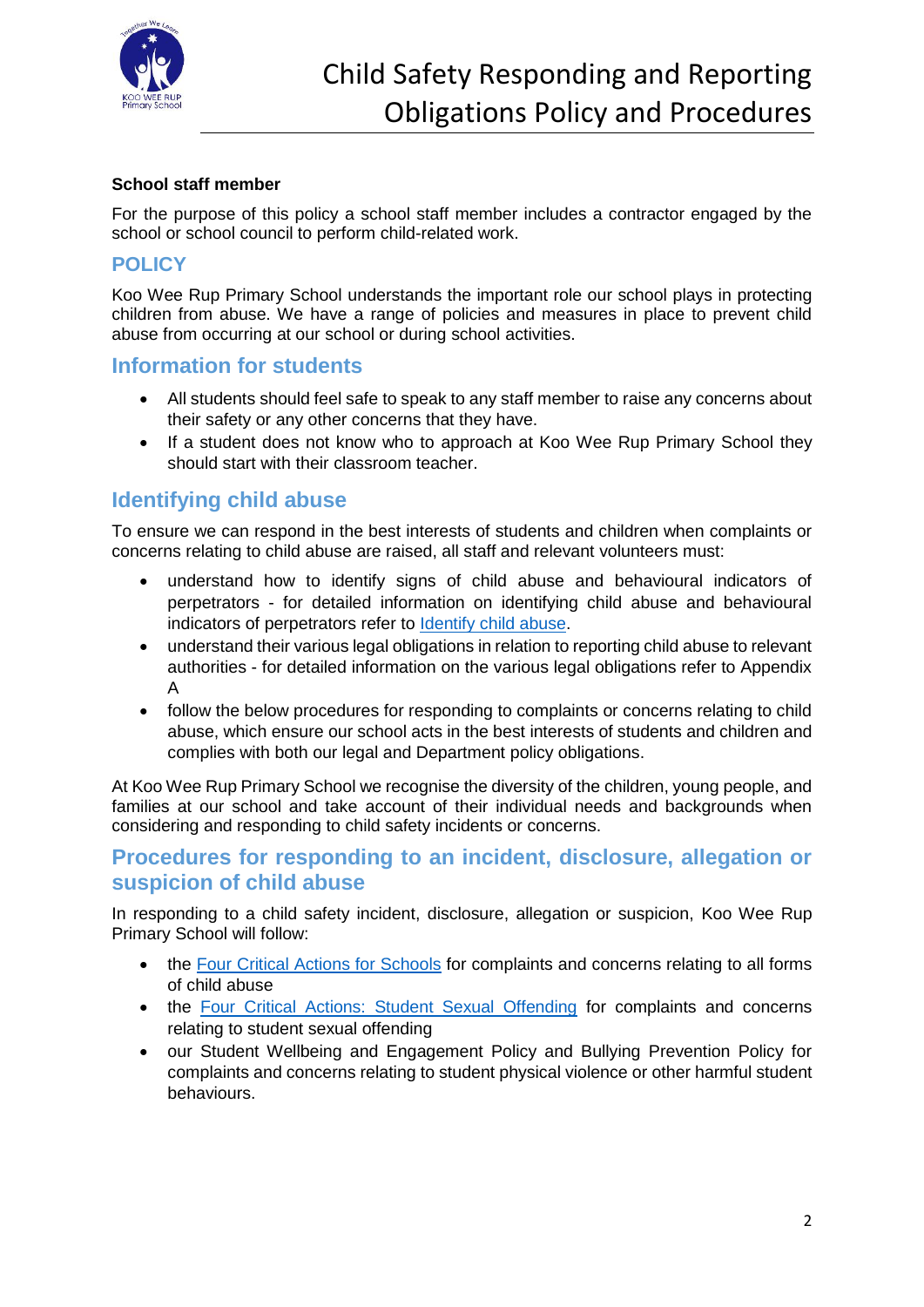

### **School staff and volunteer responsibilities**

#### **1. Immediate action**

If a school staff member or volunteer witnesses an incident of child abuse, or reasonably believes, suspects or receives a disclosure or allegation that a child has been, or is at risk of being abused, they must:

- If a child is at immediate risk of harm, separate alleged victims and others involved, administer first aid (appropriate to their level of training) and call 000 for urgent medical or police assistance where required to respond to immediate health or safety concerns.
- Notify a member of the school Leadership Team as soon as possible, who will ensure our school follows the steps in these procedures.

NOTE for staff and volunteers:

- if you are uncertain if an incident, disclosure, allegation or suspicion gives rise to a concern about child abuse you must always err on the side of caution and report the concern to the Principal or Assistant Principal.
- If the Principal or Assistant Principal is unavailable, the Learning Specialist will take on this role.
- If the concerns relates to the conduct of the Principal, notify the South Eastern Melbourne Regional Office who must then take on responsibility for ensuring our school follows these procedures.

Refer to Appendix B for guidance on how to respond to a disclosure of child abuse.

#### **2. Reporting to authorities and referring to services**

As soon as immediate health and safety concerns are addressed, and relevant school staff have been informed, the staff member made aware of the incident, **must** report all incidents, suspicions and disclosures of child abuse as soon as possible.

The following steps will ensure our school complies with the four critical actions as well as additional actions required under the Child Safe Standards.

Staff members reporting an incident, suspicion or disclosure of child abuse must inform a member of the school leadership of their intention to make a report. A member of the Leadership Team will provide support.

The staff member must ensure:

- all relevant information is reported to the Department of Families, Fairness and Housing (DFFH) Child Protection, Victoria Police or relevant services where required
- the incident is reported to the Department's [eduSafe Plus portal](https://services.educationapps.vic.gov.au/edusafeplus) or the Incident Support and Operations Centre (1800 126 126) in accordance with the severity rating outlined in the [Managing and Reporting School Incidents Policy](https://www2.education.vic.gov.au/pal/reporting-and-managing-school-incidents-including-emergencies/policy)
- all [reportable conduct](https://www2.education.vic.gov.au/pal/reportable-conduct-scheme/policy) allegations or incidents are reported by the Principal to the Department's Employee Conduct Branch (03 7022 0005) – where a reportable conduct allegation is made against the Principal, the Regional Director must be informed who will then made a report to Employee Conduct Branch

NOTE: In circumstances where staff members are legally required to report child abuse to DFFH Child Protection or Victoria Police and they are unable to confirm that the information has been reported by another person at the school or the designated member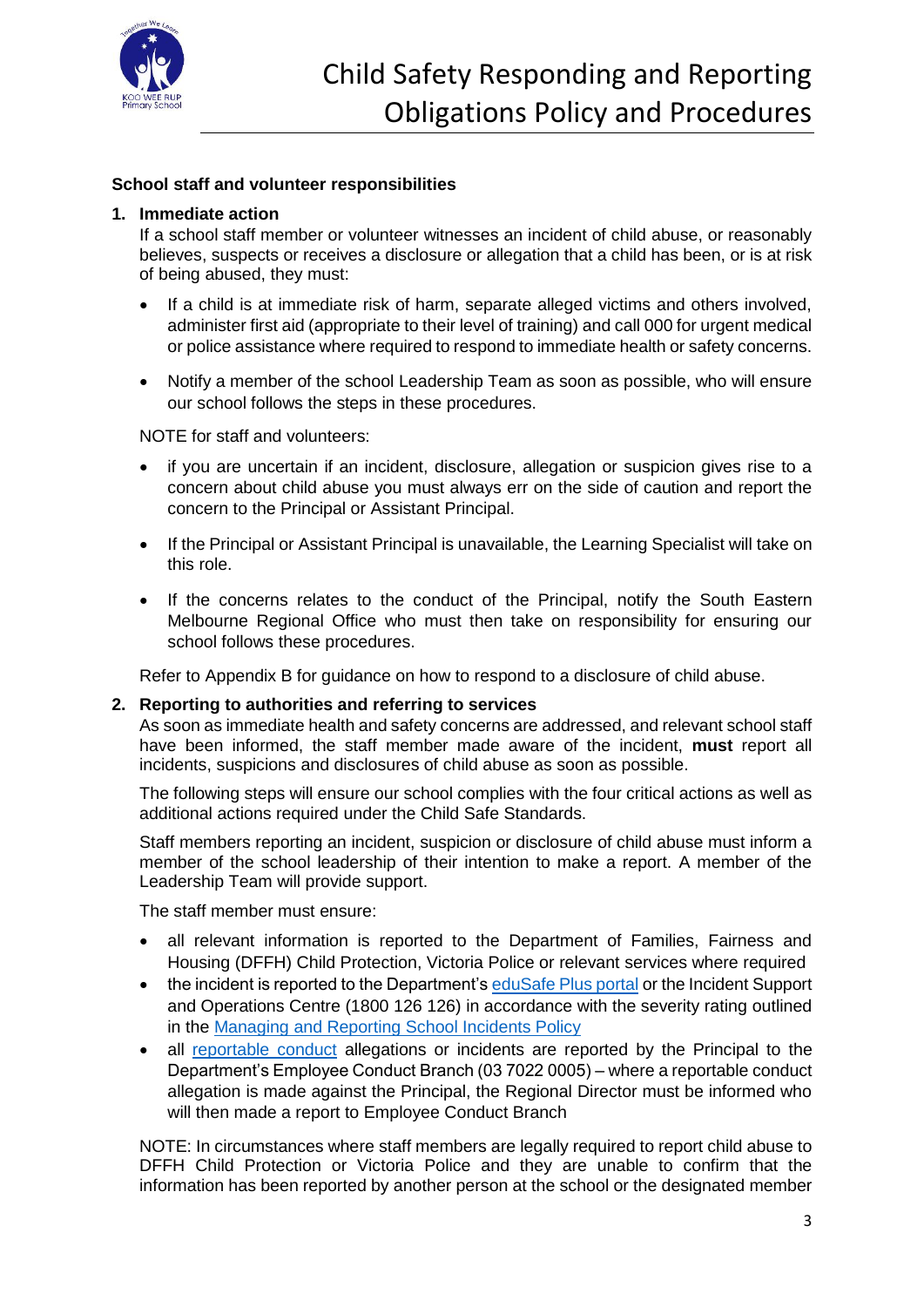

of school staff does not agree that a report needs to be made, the staff member who has formed the reasonable belief must still contact DFFH Child Protection and Victoria Police to make the report.

If you believe that a child is not subject to abuse, but you still hold significant concerns for their wellbeing you must still act. This may include making a referral or seeking advice from Child FIRST or The Orange Door (in circumstances where the family are open to receiving support) DFFH Child Protection or Victoria Police.

### **3. Contacting parents or carers**

The staff member making a report must ensure parents and carers are notified unless advised otherwise by DFFH Child Protection or Victoria Police, or there are other safety and wellbeing concerns in relation to informing parents/carers. A member of the school Leadership Team will be present for any such notifications.

Principals may contact the Department of Education and Training Legal Division for advice on notifying parents and carers, and where relevant, the wider school community.

For further guidance, refer to **PROTECT** Contacting parents and carers

#### **4. Ongoing protection and support**

The staff member making a report, in conjunction with the Principal or Assistant Principal must ensure appropriate steps are taken by the school to protect the child and other children from any continued risk of abuse. These steps must be taken in consultation with any relevant external agency or Department staff such as DFFH Child Protection, Victoria Police, Legal Division or Employee Conduct Branch. Ongoing protection will also include further reports to authorities if new information comes to light or further incidents occur.

Appropriate, culturally sensitive and ongoing support must be offered and provided to all affected students. Ongoing support will be based on any available advice from the Department, parents and carers, health practitioners, and other authorities (such as DFFH or Victoria Police) and may include referral to wellbeing professionals, development of a safety plan, student support group meetings, and, for student to student incidents, behaviour management and support measures.

#### **5. Recordkeeping**

The staff member making the report will ensure that:

- detailed notes of the incident, disclosure, allegation or suspicion are taken and include, where possible, by the staff member or volunteer who reported the incident, disclosure, or suspicion to them
- detailed notes are taken of any immediate or ongoing action taken by the school to respond to the incident, disclosure, allegation or suspicion
- all notes and other records relating to the incident, disclosure, allegation or suspicion, including the schools immediate and ongoing actions, are stored securely in on Sentral and marked confidential.

### **For school visitors and school community members**

All community members aged 18 years or over have legal obligations relating to reporting child abuse – refer to Appendix A for detailed information.

Any person can make a report to DFFH Child Protection or Victoria Police if they believe on reasonable grounds that a child is in need of protection. For contact details, refer to the [Four](https://www.education.vic.gov.au/Documents/about/programs/health/protect/FourCriticalActions_ChildAbuse.pdf)  [Critical Actions.](https://www.education.vic.gov.au/Documents/about/programs/health/protect/FourCriticalActions_ChildAbuse.pdf)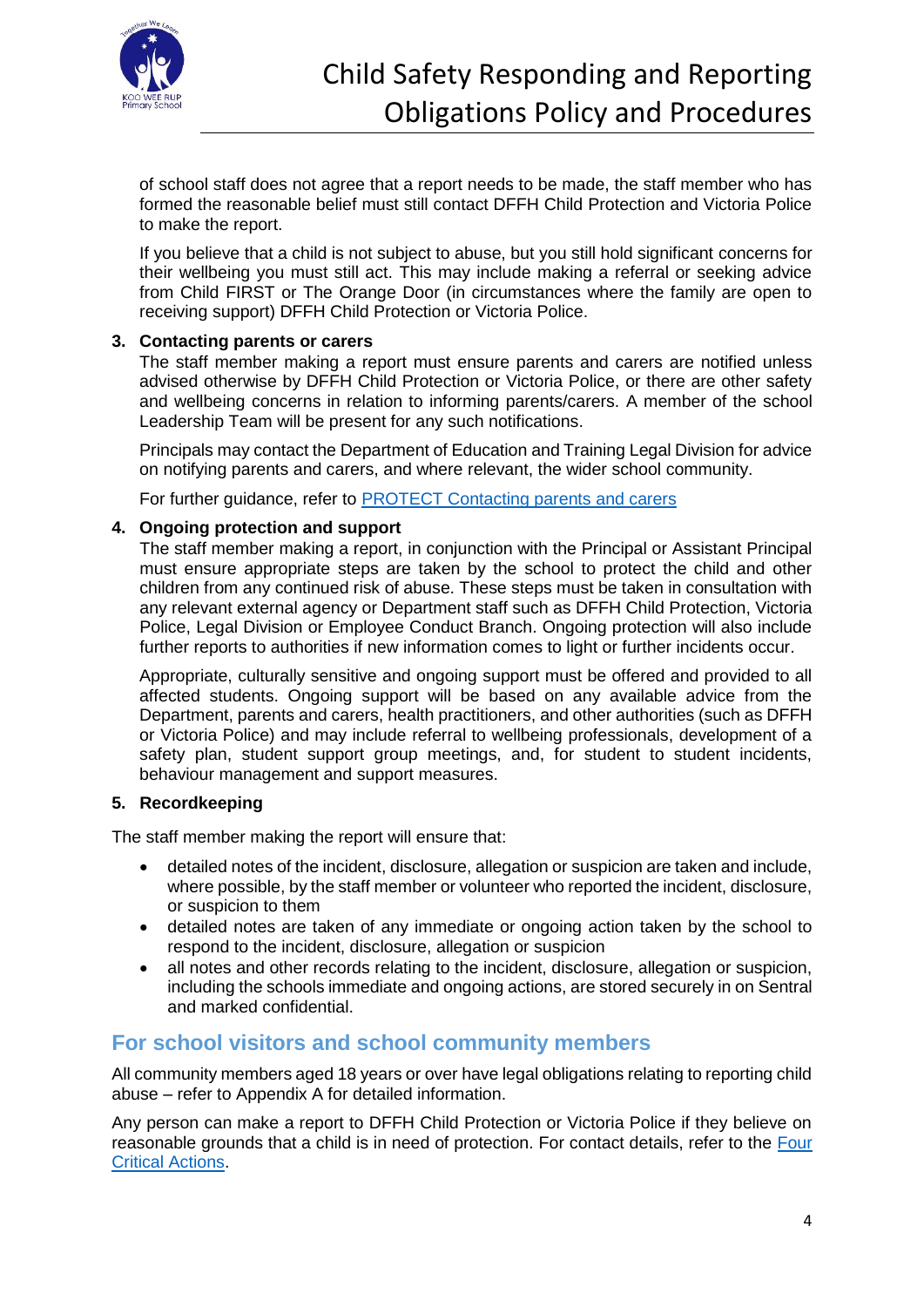

Members of the community do not have to inform the school if they are making a disclosure to DFFH Child Protection or the Victoria Police. However, where a community member is concerned about the safety of a child or children at the school, the community member should report this concern to the principal so that appropriate steps to support the student can be taken

# **Additional requirements for all staff**

All staff play an important role in supporting student safety and wellbeing and have a duty of care to take reasonable steps to prevent reasonably foreseeable harm to students.

Fulfilling the roles and responsibilities in the above procedure does not displace or discharge any other obligations that arise if a person reasonably believes that a child is at risk of child abuse. This means that if, after following the actions outlined in the procedure, a staff member reasonably believes that a child remains at risk of abuse, they must take the following steps:

- if they are concerned that the school has not taken reasonable steps to prevent or reduce the risk, raise these concerns with the principal in the first instance, and escalate to the regional office if they remain unsatisfied.
- report the matter to the relevant authorities where they are unable to confirm that the information has been reported by another staff member

Staff must refer to Appendix A for further information on their obligations relating to reporting to authorities.

### **COMMUNICATION**

This policy will be communicated to our school community in the following ways:

- Available publicly on our school's website
- Included in staff induction processes and annual staff training
- Included in volunteer induction processes and training for relevant volunteers
- Hard copy available from school administration upon request
- Available for staff access via Sentral

### **FURTHER INFORMATION AND RESOURCES**

The following Department of Education and Training policies and guidance are relevant to this policy:

- [Child Safe Standards](https://www2.education.vic.gov.au/pal/child-safe-standards/policy)
- Protecting Children [Reporting and Other Legal Obligations](https://www2.education.vic.gov.au/pal/protecting-children/policy)
- [Managing and Reporting School Incidents](https://www2.education.vic.gov.au/pal/reporting-and-managing-school-incidents-including-emergencies/policy)
- [Reportable Conduct](https://www2.education.vic.gov.au/pal/reportable-conduct-scheme/policy)
- [Restraint and Seclusion](https://www2.education.vic.gov.au/pal/restraint-seclusion/policy)
- [Identify child abuse](https://www.education.vic.gov.au/school/teachers/health/childprotection/Pages/identify.aspx)
- [Report child abuse in schools \(including four critical actions\)](https://www.education.vic.gov.au/school/teachers/health/childprotection/Pages/report.aspx)
- [Identify and respond to student sexual offending](https://www.education.vic.gov.au/school/teachers/health/childprotection/Pages/stusexual.aspx)

The following school policies are also relevant to this policy:

- Child Safety and Wellbeing Policy
- Child Safety Code of Conduct
- Statement of Values and School Philosophy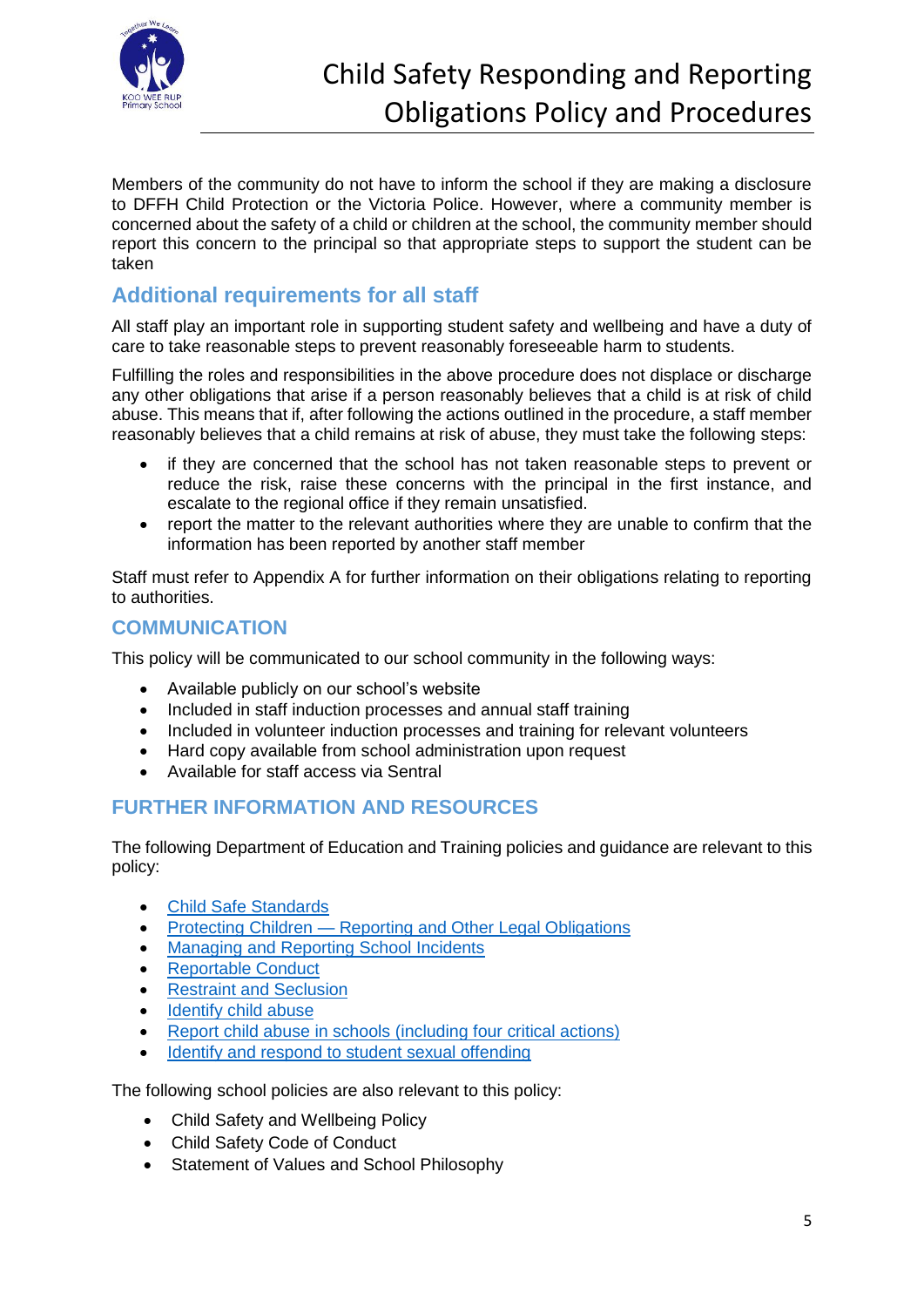

- Student Wellbeing and Engagement Policy
- Volunteer Policy
- Duty of Care Policy
- Inclusion and Diversity Policy

# **POLICY REVIEW AND APPROVAL**

| Policy last reviewed       | 13 <sup>th</sup> of May 2022 |
|----------------------------|------------------------------|
| Consultation               | Staff - May 2022             |
|                            | School Council - June 2022   |
|                            | Parent community - June 2022 |
| Approved by                | Principal                    |
| Next scheduled review date | May 2024                     |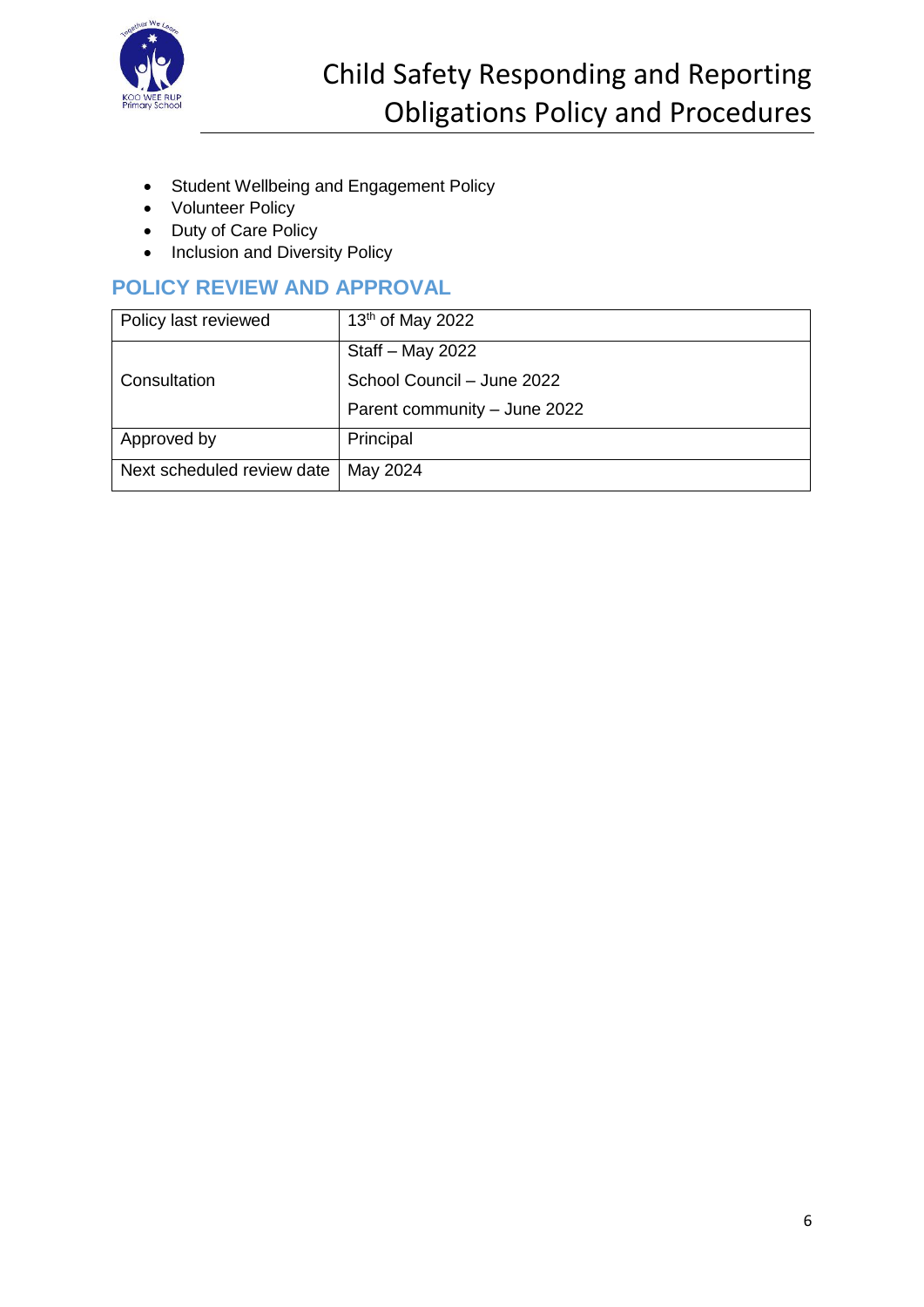

## **APPENDIX A**

# **LEGAL OBLIGATONS RELATING TO REPORTING CHILD ABUSE**

The following information outlines the various legal obligations relating to the reporting of child abuse to relevant authorities.

It is important to note that the procedures outlined in the above policy ensure compliance with the below reporting obligations, and also include additional steps to ensure compliance with Department policy and our school's duty of care obligations.

### **Mandatory reporting to Department of Families, Fairness and Housing (DFFH) Child Protection**

The following individuals are mandatory reporters under the *Children, Youth and Families Act 2005* (Vic):

- registered teachers and early childhood teachers (including principals and school staff who have been granted permission to teach by the VIT)
- school counsellors including staff who provide direct support to students for mental, emotional or psychological wellbeing, including (but not limited to) school health and wellbeing staff, primary welfare coordinators, student wellbeing coordinators, mental health practitioners, chaplains, and Student Support Services staff
- nurses
- registered psychologists
- police officers
- registered medical practitioners
- out of home care workers (excluding voluntary foster and kinship carers)
- early childhood workers
- youth justice workers
- people in religious ministry
- midwives

All mandatory reporters must make a report to the Department of Families, Fairness and Housing (DFFH) Child Protection as soon as practicable if, during the course of carrying out their professional roles and responsibilities, they form a belief on reasonable grounds that:

- a child has suffered, or is likely to suffer, significant harm as a result of physical abuse and/ or sexual abuse; and
- the child's parents or carers have not protected, or are unlikely to protect, the child from harm of that type.

A mandatory reporter who fails to comply with this legal obligation may be committing a criminal offence. It is important for all staff at Koo Wee Rup Primary School to be aware that they are legally obliged to make a mandatory report on each occasion that they form a reasonable belief that a child is in need of protection and they must make a mandatory report even if the principal or any other mandatory reporter does not share their belief that a report is necessary.

If charged with not making a mandatory report, it may be a defence for the person charged to prove that they honestly and reasonably believed that all of the reasonable grounds for their belief had been the subject of a report to child protection made by another person.

The identity of a person who reports any protective concerns to DFFH Child Protection is protected by law. It is an offence for a person, other than the person who made the report, to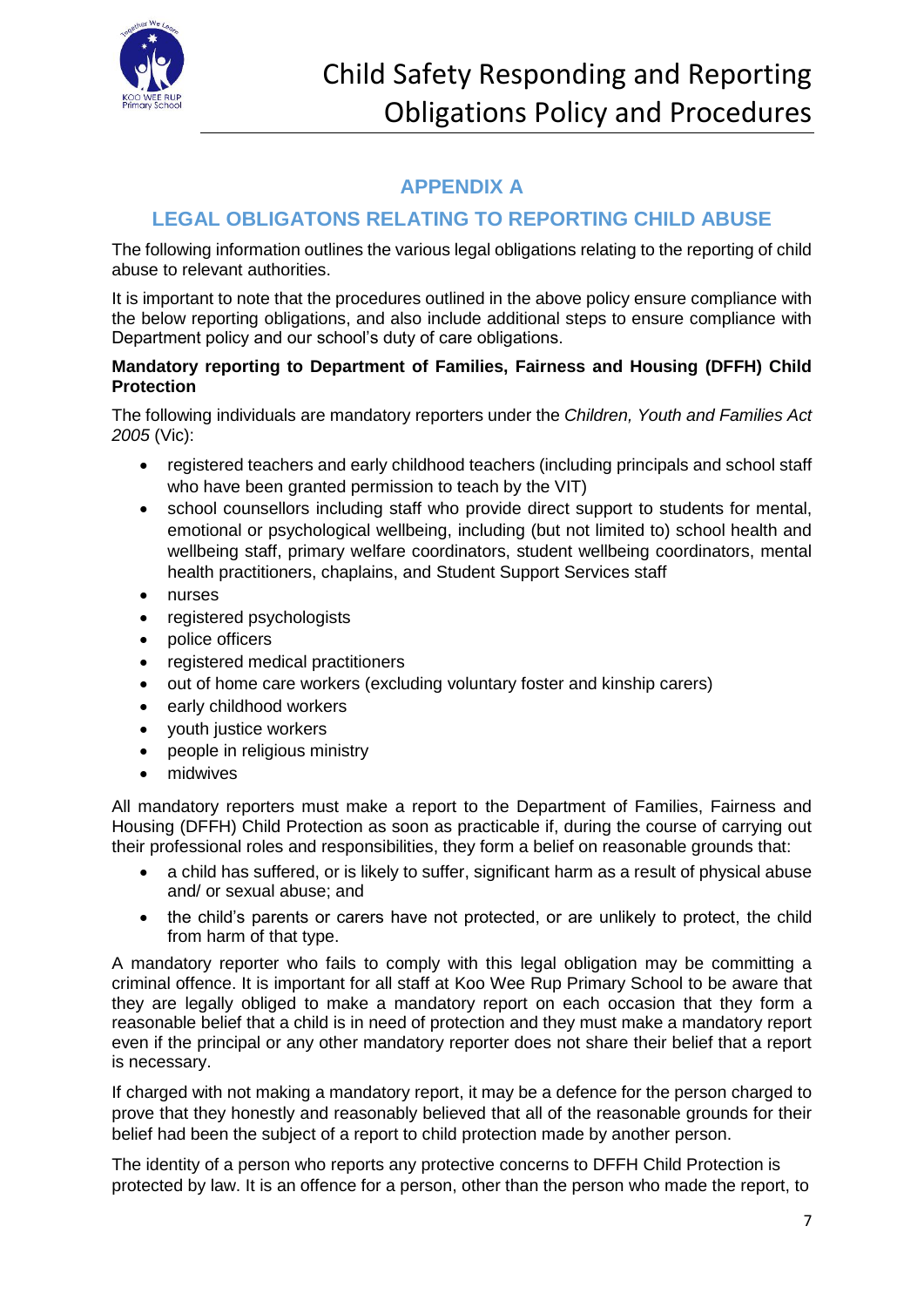

disclose the name of the person who made a report or any information that is likely to lead to their identification.

At our school, all mandated school staff must undertake the *Mandatory Reporting and Other Obligations eLearning Module* annually.

The policy of the Department of Education and Training (DET) requires **all staff** who form a reasonable belief that a child is in need of protection to discuss their concerns with the school leadership team and to report their concerns to DFFH and in some circumstances to Victoria Police, or to ensure that all the information relevant to the report has been made by another school staff member.

Any person can make a report to DFFH Child Protection (131 278 – 24 hour service) if they believe on reasonable grounds that a child is in need of protection even if they are not a mandatory reporter listed above.

### **Reporting student wellbeing concerns to Orange Door.**

At Koo Wee Rup Primary School we also encourage staff to make a referral to Orange Door when they have significant concern for a child's wellbeing. For more information about making a referral to Orange Door please see the Policy and Advisory Library: [Protecting Children –](https://www2.education.vic.gov.au/pal/protecting-children/policy) [Reporting and Other Legal Obligations](https://www2.education.vic.gov.au/pal/protecting-children/policy).

### **Reportable Conduct**

The Reportable Conduct Scheme is focussed on worker and volunteer conduct and how organisations investigate and respond to suspected child abuse. The scheme aims to improve organisational responses to suspected child abuse and to facilitate the identification of individuals who pose a risk of harm to children.

There are five types of 'reportable conduct' listed in the *Child Wellbeing and Safety Act 2005:*

- sexual offences against, with or in the presence of, a child
- sexual misconduct (which includes grooming) against, with or in the presence of, a child
- physical violence against, with or in the presence of, a child
- behaviour that causes significant emotional or psychological harm to a child
- significant neglect of a child.

A reportable conduct allegation is made where a person makes an allegation, based on a reasonable belief, that a worker or volunteer has committed reportable conduct or misconduct that *may* involve reportable conduct.

If school staff or volunteers become aware of reportable conduct by any current or former employee, contractor or volunteer, they must notify the school principal immediately. If the allegation relates to the principal, they must notify the Regional Director.

The principal or regional director must notify the Department's Employee Conduct Branch of any reportable conduct allegations involving current or former employees of the school (including Department, allied health, casual and school council employees), contractors and volunteers (including parent volunteers).

• Employee Conduct Branch: 03 7022 0005 or [employee.conduct@education.vic.gov.au](mailto:employee.conduct@education.vic.gov.au)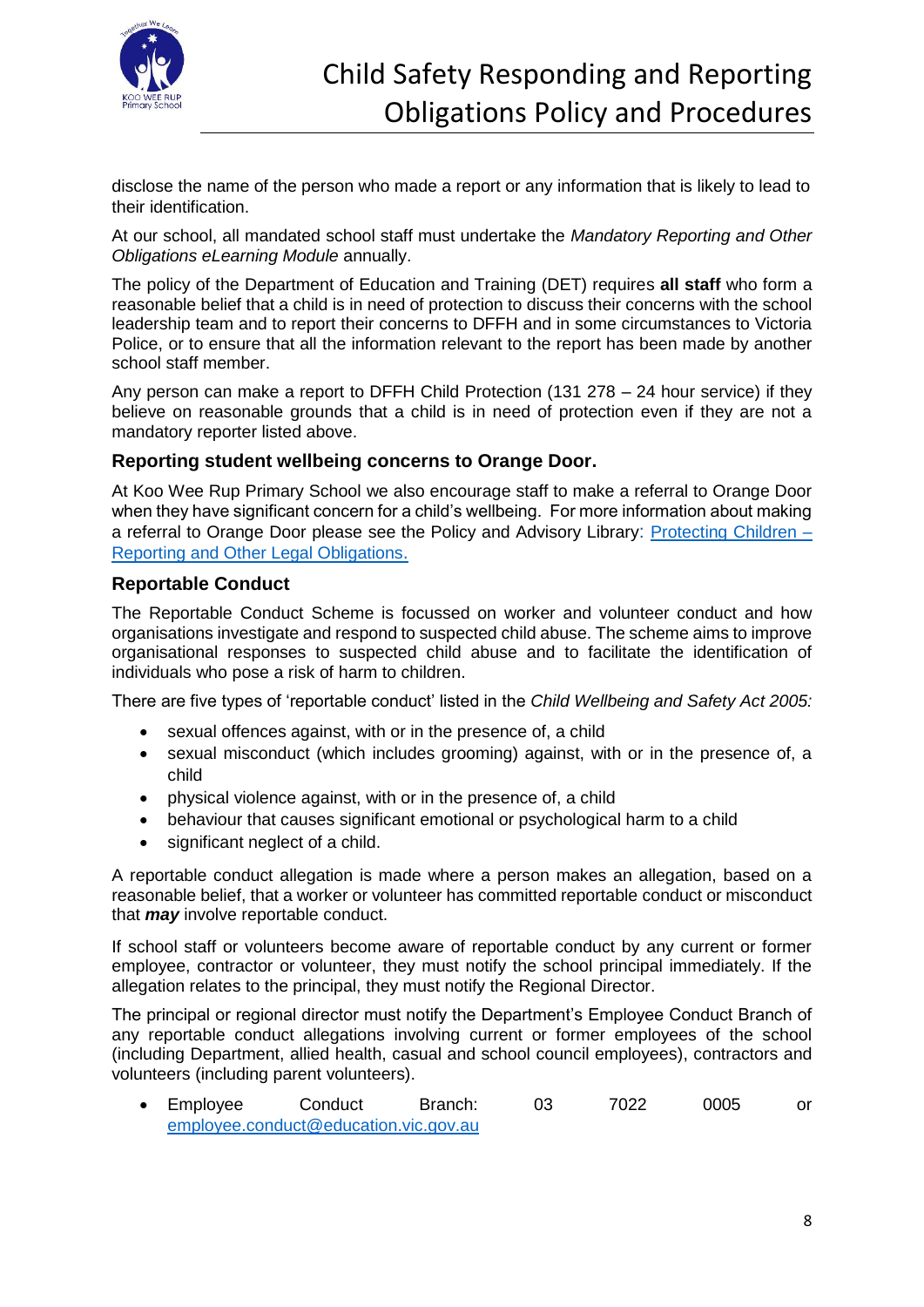

The Department's Secretary, through the Manager, Employee Conduct Branch, has a legal obligation to inform the Commission for Children and Young People when an allegation of reportable conduct is made.

For more information about reportable conduct see the Department's *Policy and Advisory Library*: [Reportable Conduct](https://www2.education.vic.gov.au/pal/reportable-conduct-scheme/policy) and the Commission for Children and Young People's [website.](https://ccyp.vic.gov.au/reportable-conduct-scheme/)

### **Failure to disclose offence**

Reporting child sexual abuse is a community-wide responsibility. All adults (ie persons aged 18 years and over), not just professionals who work with children, have a legal obligation to report to Victoria Police, as soon as practicable, where they form a 'reasonable belief' that a sexual offence has been committed by an adult against a child under the age of 16 in Victoria.

Failure to disclose information to Victoria Police (by calling 000, local police station or the Police Assistance Line 131 444) as soon as practicable may amount to a criminal offence unless a person has a 'reasonable excuse' or exemption from doing so.

"Reasonable belief" is not the same as having proof. A 'reasonable belief' is formed if a reasonable person in the same position would have formed the belief on the same grounds.

For example, a 'reasonable belief' might be formed when:

- a child states that they have been sexually abused
- a child states that they know someone who has been sexually abused (sometimes the child may be talking about themselves)
- someone who knows a child states that the child has been sexually abused
- professional observations of the child's behaviour or development leads a mandated professional to form a belief that the child has been sexually abused
- signs of sexual abuse leads to a belief that the child has been sexually abused.

"Reasonable excuse" is defined by law and includes:

- fear for the safety of any person including yourself or the potential victim (but not including the alleged perpetrator or an organisation)
- where the information has already been disclosed to Victoria Police and you have no further information to add (for example, through a mandatory report to DFFH Child Protection or a report to Victoria Police from another member of school staff).

### **Failure to protect offence**

This reporting obligation applies to school staff in a position of authority. This can include principals, assistant principals and campus principals. Any staff member in a position of authority who becomes aware that an adult associated with their school (such as an employee, contractor, volunteer or visitor) poses a risk of sexual abuse to a child under the age of 16 under their care, authority or supervision, must take all reasonable steps to remove or reduce that risk.

This may include removing the adult (i.e. persons aged 18 years and over) from working with children pending an investigation and reporting your concerns to Victoria Police.

If a school staff member in a position of authority fails to take reasonable steps in these circumstances, this may amount to a criminal offence.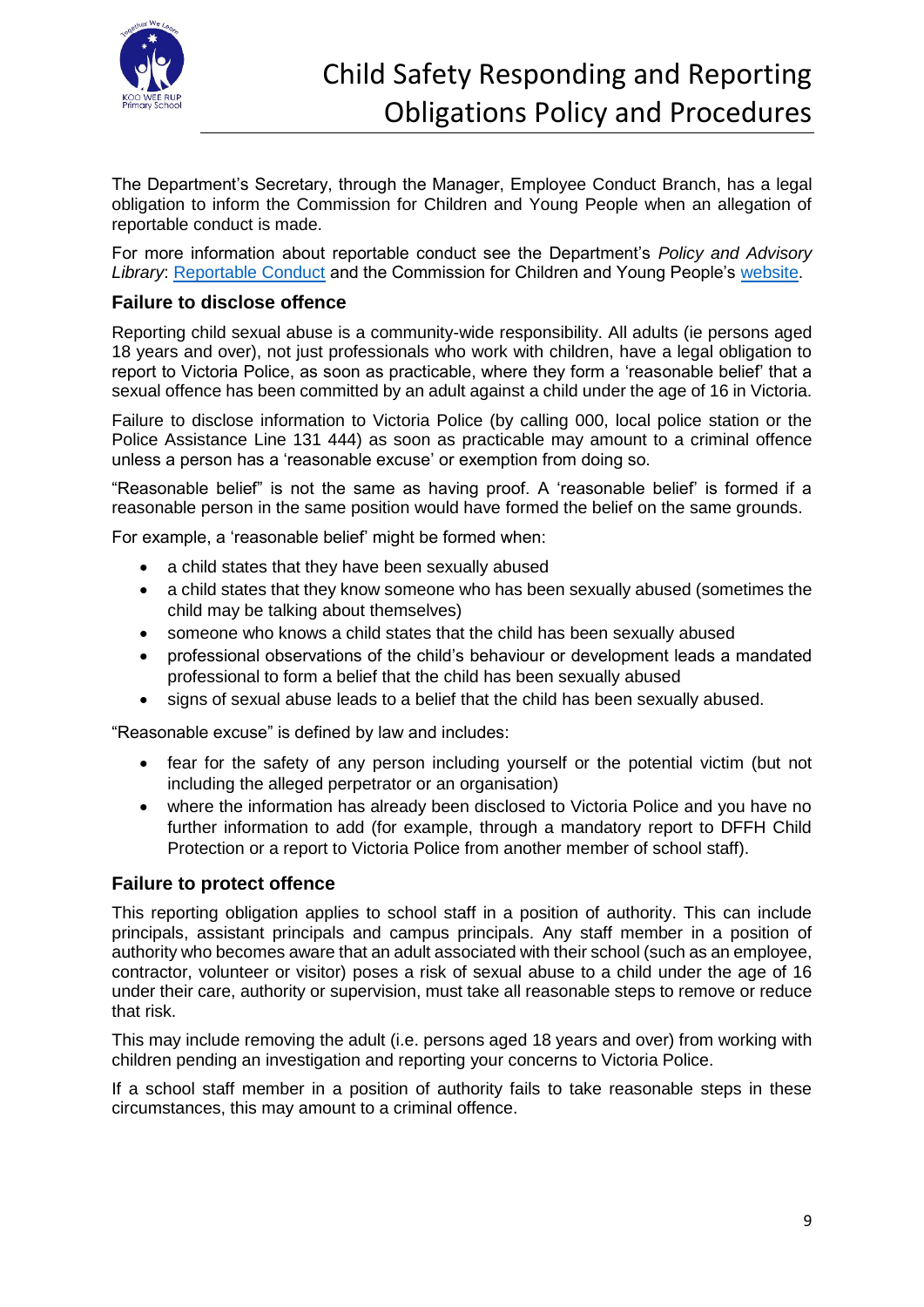

# Child Safety Responding and Reporting Obligations Policy and Procedures

### **Further information**

For more information about the offences and reporting obligations outlined in this fact sheet refer to: Protecting Children — [Reporting and Other Legal Obligations.](https://www2.education.vic.gov.au/pal/protecting-children/policy)